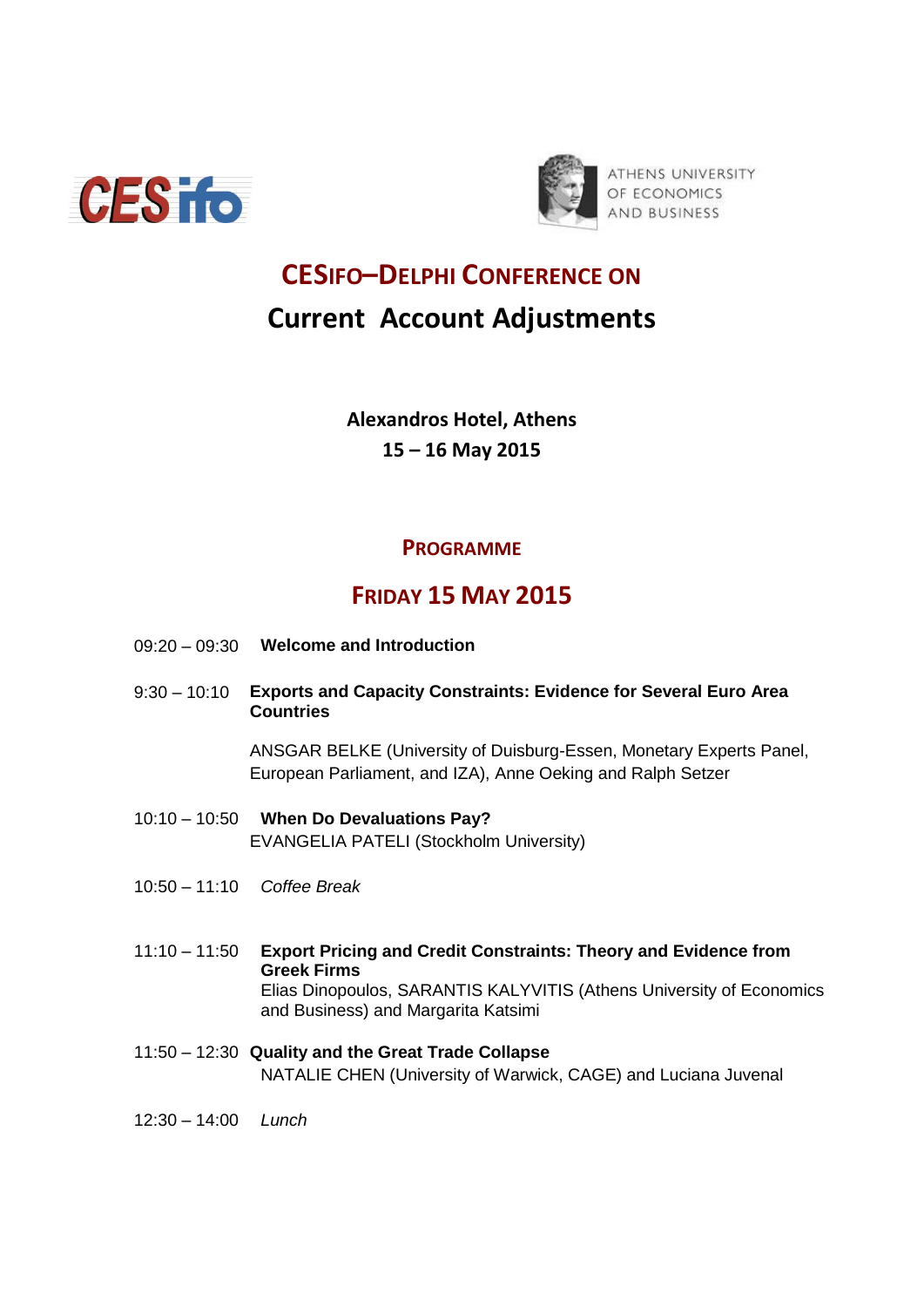#### 14:00 – 14:40 **Reversals in Reverse: The Sustainability and Adjustment of Current Account Surpluses**

Helge Berger and VOLKER NITSCH (Darmstadt University of Technology)

#### 14:40 – 15:20 **Current Account and Potential Output in Open Economies**

ZSOLT DARVAS (Bruegel, Hungarian Academy of Sciences and Corvinus University of Budapest) and András Simon

- 15:20 15:40 *Coffee Break*
- 15:40 16:20 **Monetary Integration and the Non tradable Sector** SOPHIE PITON (Paris School of Economics – Paris 1 University AND CEPI)
- **20:00 Conference dinner at Acropolis Museum**

### **SATURDAY, 16 MAY 2015**

9:30 – 10:10 **[Currency flows and currency crises](http://www.cesifo-group.de/cesifo_apps/download/Nikolas%20M%C3%BCller-Plantenberg%20-%20Currency%20flows%20and%20currency%20crises.pdf)**

NIKOLAS MULLER-PLANTENBERG (Autonoma University of Madrid)

10:10 – 10:50 **The Role of International Reserves in Sovereign Debt Restructuring under Fiscal Adjustment**

TIAGO TAVARES (University of Rochester)

- 10:50 11:10 *Coffee Break*
- 11:10 11:50 **[Debt Consolidation and its Cross-country Effects? Is there a Conflict of](http://www.cesifo-group.de/cesifo_apps/download/APhil_two%20country%20NKM_submitted%20to%20CESifo-Delphi_%20Jan%2023%202015.pdf)  [Interests?](http://www.cesifo-group.de/cesifo_apps/download/APhil_two%20country%20NKM_submitted%20to%20CESifo-Delphi_%20Jan%2023%202015.pdf)** APOSTOLIS PHILIPPOPOULOS (Athens University of Economics and Business), Petros Varthalitis and Vanghelis Vassilatos
- 11:50 12:30 **[International Production Linkages and](http://www.cesifo-group.de/cesifo_apps/download/CZ_LongAbstract.pdf) External Balances** ALEJANDRO CUNAT (University of Vienna) and Rober Zymek
- 12:30 14:00 *Lunch*
- 14:00– 14:40 **Rebalancing with internal versus external devaluation: A model-based comparison**